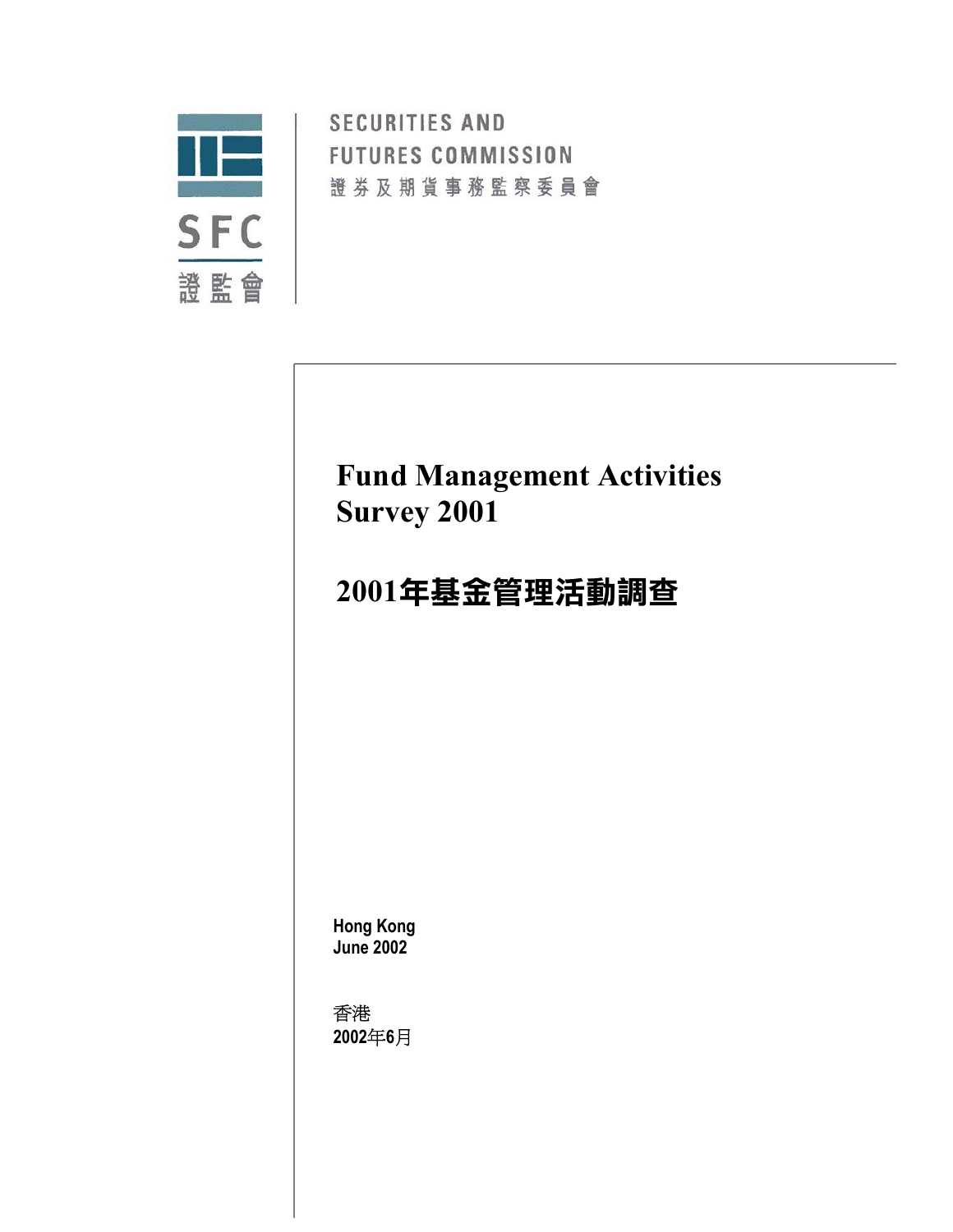### **Executive Summary**

The Securities and Futures Commission (SFC) has conducted a survey of fund management activities in Hong Kong as of 31 December 2001. The major findings are:

- The result of the survey suggested that Hong Kong remained a major center in the region for attracting overseas funds for management. Total assets under management amounted to HK\$1,484 billion at the end of 2001. Of this amount, HK\$1,030 billion (69%) were derived from non-Hong Kong investors.
- Of the HK\$1,484 billion assets under management, HK\$1,469 billion worth of assets were reported by respondents who had fund management as a primary business, down 1% year-on-year, and \$15 billion were reported by respondents who had gross operating income derived from fund management.
- Institutional funds and pension funds (including mandatory provident funds) were the main types of funds under management, accounting for 61% and 25% of total assets under management, respectively.
- HK\$668 billion, or around 45% of the HK\$1,484 billion total assets under management, were managed in Hong Kong. Of this, HK\$654 billion were attributed to respondents who had fund management as a primary business, representing an increase of 4% from 2000.
- As at year end, there were 172 companies which provided fund management or advisory services, or derived gross operating income from such activities.
- The amount of assets under advice totaled HK\$140 billion, primarily originating from non-Hong Kong and institutional funds. However, around 50% of such funds were advised in Hong Kong and the rest delegated overseas for advice.

#### **Introduction**

1. This annual Fund Management Activities Survey (FMAS) exercise was first conducted for 1999. Its aim is to collect information on fund management activities in Hong Kong. Such information would enable better understanding of fund management activities and identify possible trends, both of which are crucial for the formulation of policies to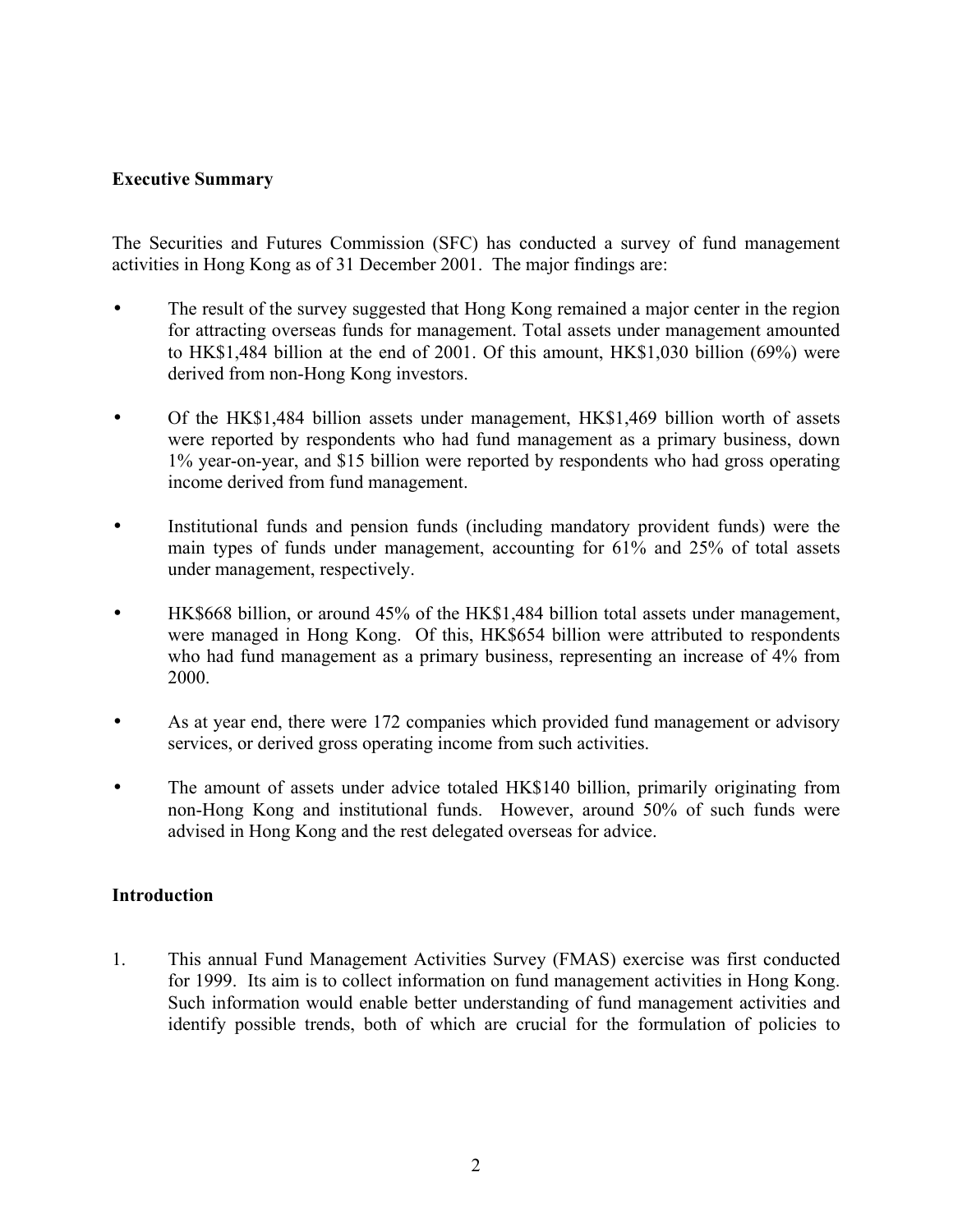regulate the fund management industry and to facilitate its long-term growth in Hong Kong.

- 2. In contrast with the two previous surveys which only focused on intermediaries or exempt persons who have declared fund management as a primary business, the FMAS 2001 also invited responses from those registrants whose primary business was the provision of advice on funds or who had gross operating income derived from either the management of funds or the provision of advice on funds. The inclusion of these registrants was intended to achieve a more comprehensive picture of the size of the fund management business in Hong Kong.
- 3. To differentiate between the management of funds and the advisory business, the questions that were asked in the survey were divided into two parts. The first part focused on the amount of assets that was managed by the respondents; the second part on the amount of assets that was the subject matter as to which advisory services were provided by the respondents.
- 4. The FMAS 2001 also collected additional information on fund management activities, namely whether the funds were invested in Hong Kong or overseas, in order to better understand their investment diversity.

#### **Responses**

5. As in the previous surveys, the FMAS was conducted in conjunction with Licensing Department's annual survey. A total of 159 registrants or exempt persons responded to FMAS 2001, analysed as follows:

| Registrants with fund management as a primary business              | 125             |
|---------------------------------------------------------------------|-----------------|
| Registrants with provision of advice on funds as a primary business | 22 <sub>1</sub> |
| Registrants which had gross operating income derived from           |                 |
| fund management or provision of advice on funds                     |                 |
|                                                                     | 159             |

**Business Nature of Respondents in 2001**

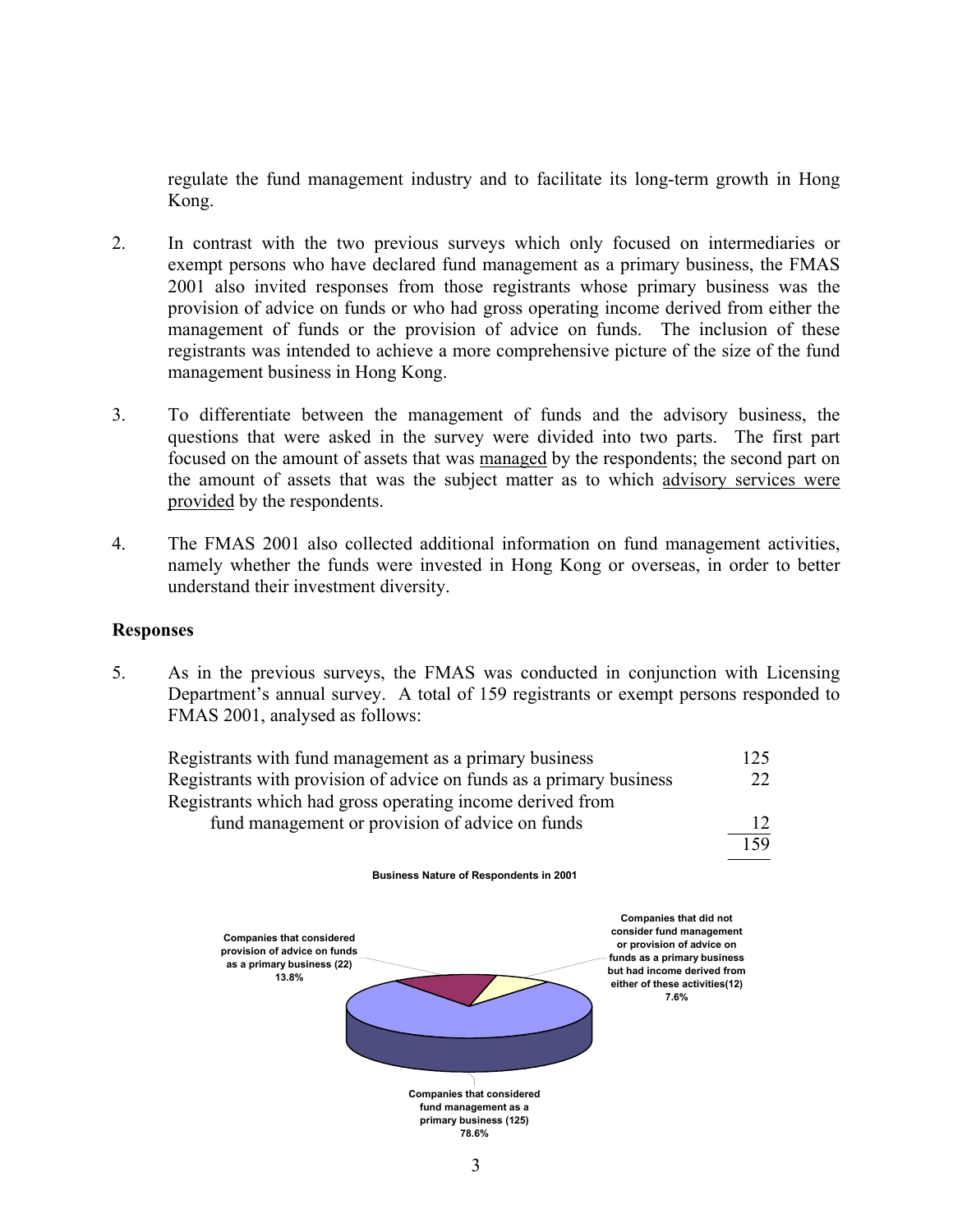6. Compared with the FMAS 2000 which included data from 160 registrants whose primary business was fund management, data of only 125 such registrants was included in FMAS 2001. This represents a net decrease of 35 registrants, analysed as follows:

| First time survey participants                       | 14                   |
|------------------------------------------------------|----------------------|
| Licence with the SFC revoked <sup>1</sup>            | (14)                 |
| Fund Management was no longer a primary business but | (15)                 |
| had income derived from either management            |                      |
| of funds or provision of advisory services           |                      |
| Ceased fund management operations                    | (4)                  |
| No assets under management as at 31 December 2001    | $\lfloor 16 \rfloor$ |
|                                                      |                      |

7. In addition to the 159 registrants who responded (see paragraph 5), another 7 had yet to submit their responses while a further 6 continued to engage in the fund management business but did not have assets under management at the end of 2001. Therefore, in total, there were 172 fund management companies at the end of 2001.

8. It will be noted that in the FMAS 2000, there were 203 fund management companies at the end of 2000. The 2000 and 2001 numbers (203 versus 172) are not directly comparable because some of the companies surveyed did not respond in time and a number of companies had during the year handed in their licences because of corporate restructuring.

1

<sup>&</sup>lt;sup>1</sup> These registrants had aggregate assets under management of \$5.4 billion in 2000 and accounted for 0.4% of assets under management in FMAS 2000. Typically, their licenses were revoked due to their decisions to close down businesses in view of the small amount of assets under management.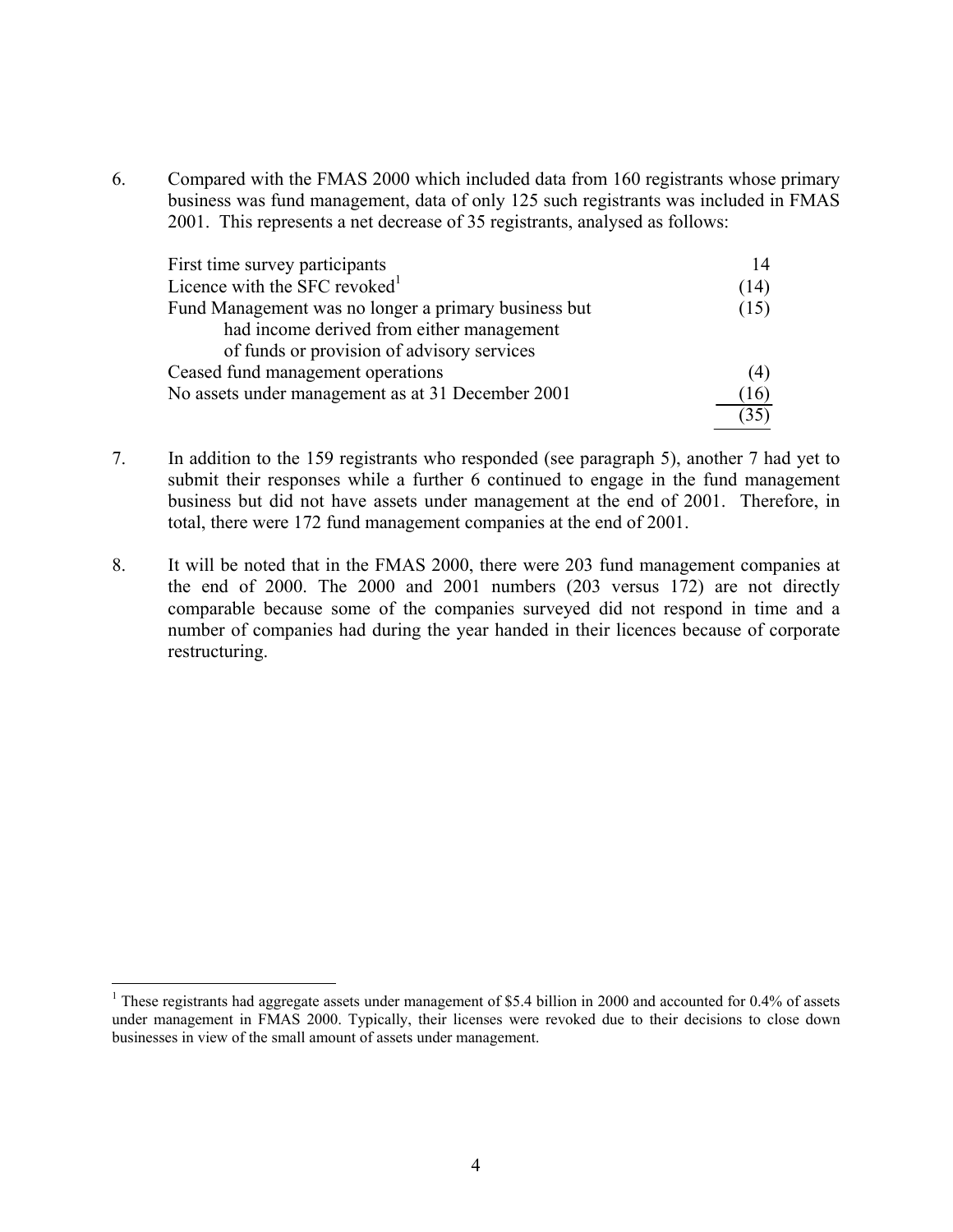## **Findings**<sup>2</sup>

## 9. The major aggregate figures are summarized in the following table:

| <b>Major Aggregate Figures of FMAS 2001</b><br>(as of 31 December 2001)                                                     |                                                 |                                                       |               |  |  |
|-----------------------------------------------------------------------------------------------------------------------------|-------------------------------------------------|-------------------------------------------------------|---------------|--|--|
|                                                                                                                             | <b>AUM</b>                                      |                                                       |               |  |  |
|                                                                                                                             | Reported by Respondents<br>with Fund Management | Reported by Respondents<br>with Operating Income from |               |  |  |
| (HK\$ in Million)                                                                                                           | as Primary Business                             | Fund Management                                       | Total AUM     |  |  |
| <b>Managing Funds or Portfolios</b>                                                                                         |                                                 |                                                       |               |  |  |
| Total assets under management by the company $= (A)$                                                                        | HK\$1,468,597                                   | HK\$15,470                                            | HK\$1,484,067 |  |  |
| Where $A = B+C$                                                                                                             |                                                 |                                                       |               |  |  |
| Amount of assets directly managed by the company in                                                                         | 651,375                                         | 11,682                                                | 663,057       |  |  |
| Hong Kong = $(B)$                                                                                                           |                                                 |                                                       |               |  |  |
| Amount of assets sub-contracted or delegated to other                                                                       | 817,222                                         | 3,788                                                 | 821,009       |  |  |
| offices/third parties for management = $(C)$ Where $C = D + E$                                                              |                                                 |                                                       |               |  |  |
| Amount of assets sub-contracted or delegated to other                                                                       | 2,979                                           | 1,542                                                 | 4,522         |  |  |
| offices/third parties in Hong Kong for management = (D)                                                                     |                                                 |                                                       |               |  |  |
| Amount of assets sub-contracted or delegated to other                                                                       | 814,242                                         | 2,245                                                 | 816,488       |  |  |
| offices/third parties overseas for management = $(E)$                                                                       |                                                 |                                                       |               |  |  |
| Total assets managed in Hong Kong $=$ (F)                                                                                   | 654,354                                         | 13,225                                                | 667,579       |  |  |
| Where $F = B + D$                                                                                                           |                                                 |                                                       |               |  |  |
| <b>Giving Advice on Funds or Portfolios</b>                                                                                 |                                                 |                                                       |               |  |  |
| Total assets on which company advises = $(H)$ Where $H = I + J$                                                             |                                                 |                                                       | HK\$140,480   |  |  |
| Amount of assets directly advised by the company in Hong Kong $= (I)$                                                       |                                                 | 70,505                                                |               |  |  |
| Amount of assets sub-contracted or delegated to other offices/third parties for providing the advisory                      | 69,975                                          |                                                       |               |  |  |
| services = (J) Where $J = K+L$                                                                                              |                                                 |                                                       |               |  |  |
| Amount of assets sub-contracted or delegated to other offices/third parties in Hong Kong for providing the advisory = $(K)$ |                                                 |                                                       | 2,019         |  |  |
| Amount of assets sub-contracted or delegated to other offices/third parties overseas for providing the advisory             |                                                 |                                                       | 67,957        |  |  |
| services = $(L)$                                                                                                            |                                                 |                                                       |               |  |  |
| Total assets on which advice is given in Hong Kong = $(M)$ Where M = I+K                                                    | 72,524                                          |                                                       |               |  |  |

#### *Total assets under management (\$1,484 billion)*

- 10. As mentioned in the Executive Summary, total assets under management stood at \$1,484 billion, comprising of \$1,469 billion reported by respondents who had fund management as a primary business, and \$15 billion reported by respondents who had gross operating income derived from fund management.
- 11. Given that FMAS 2000 only collected data from 160 respondents who had fund management as a primary business, all the analyses and comparisons drawn in this report, except where otherwise specified, are based on the \$1,469 billion of assets under management (hereafter described as "AUM") reported by 125 respondents who had fund management as a primary business in 2001.

 2 All figures are in Hong Kong dollars unless otherwise specified.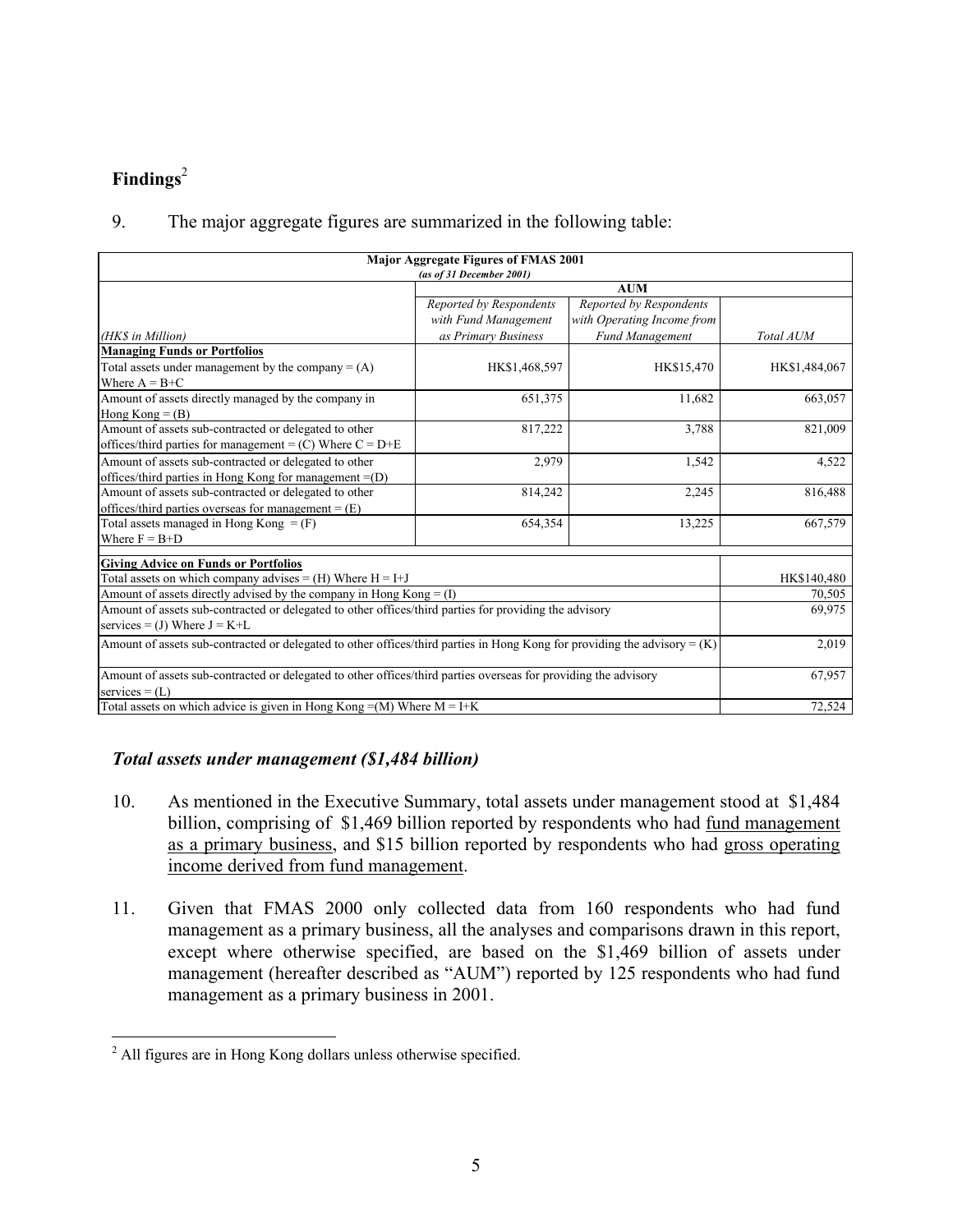#### *AUM (\$1,469 billion) – Year-on-year comparison*

- 12. The amount of assets under management as at the end of 2001 was largely unchanged from a year earlier. 14 first time survey respondents contributed \$37 billion to AUM and another 45 respondents reported an aggregate 9% increase in assets under management to \$759 billion, both of which in total nearly offset the 12% decline reported by the remaining 66 respondents.
- 13. Respondents who reported gains in assets under management generally attributed the increase to contributions from the mandatory provident fund ("MPF") schemes, launching of guaranteed funds<sup>3</sup>, and increases in assets allocated from their clients for management.
- 14. On the other hand, the decline in equity markets<sup>4</sup>, redemptions by investors, and the liquidation of funds were the primary factors quoted by respondents who registered decreases in assets under management.

#### *AUM (\$1,469 billion) - by type of fund*

1

15. As recorded in previous years, institutional funds accounted for the largest share of AUM, followed by pension funds (including the mandatory provident fund ("MPF") schemes), SFC authorised retail funds, private clients funds and lastly, other funds (namely government funds and charity funds). Such distribution, shown in the following charts, is fairly similar to that recorded in 2000.

 $3$  As a reference, the SFC authorized a total of 316 funds in 2001, with an aggregate net asset value of \$217.8 billion at the end of 2001. Of these, 37 were guaranteed funds which together had an aggregate net asset value of \$39.8 billion.

<sup>&</sup>lt;sup>4</sup> Most major stock markets around the world recorded losses in 2001, except for Taiwan (up 12.5%), Korea (up 33.2%) and Malaysia (up 4.4%).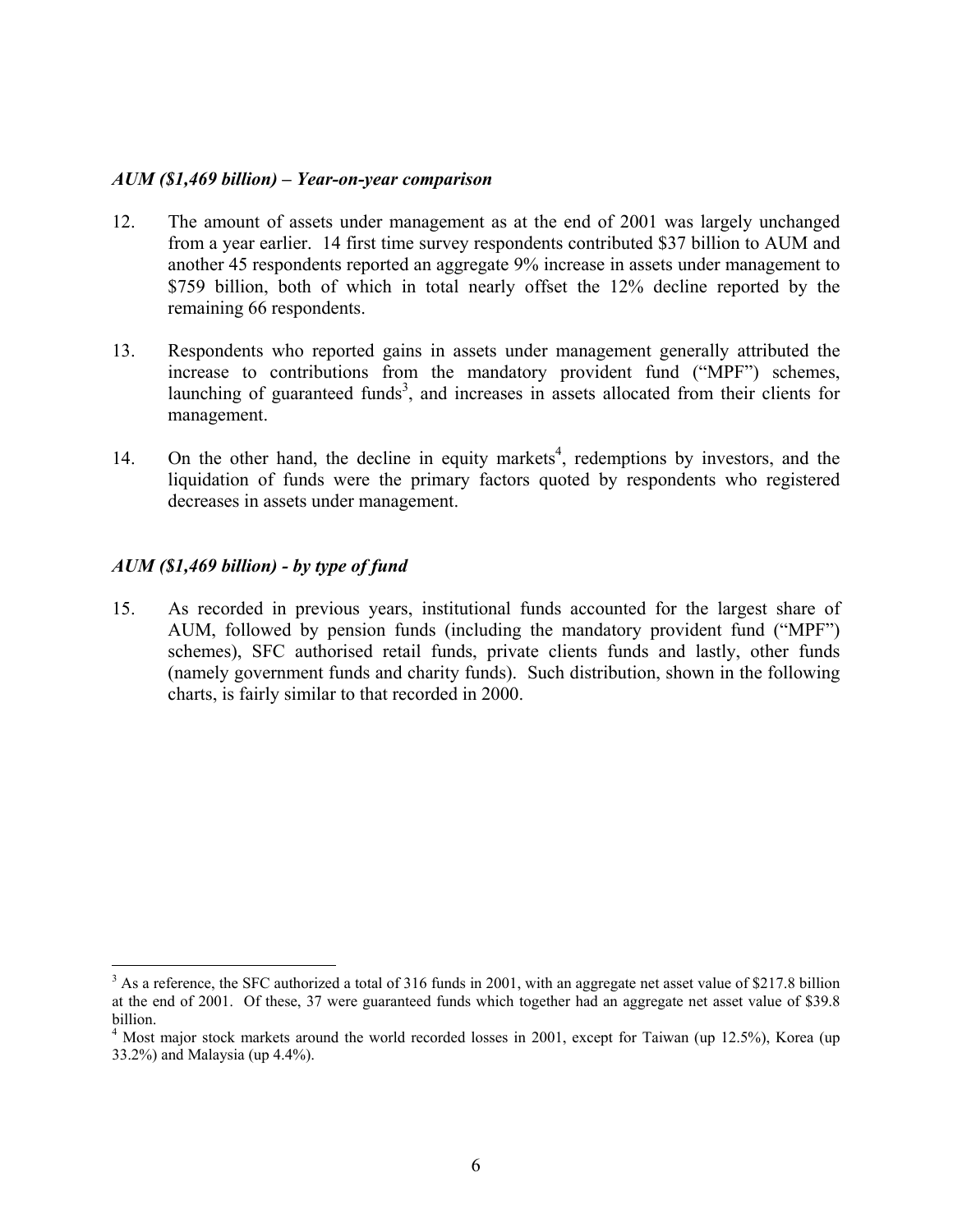

16. In terms of growth, other funds, namely government and charity funds, recorded the largest gain of 231%, albeit from a small base of around \$4 billion in 2000 to nearly \$13 billion in 2001. Pension funds also registered strong gains of 13% year-on-year while MPF schemes reflected the first full year of contributions since the implementation of the MPF System in December 2000. In contrast, SFC authorized retail funds fell 22% during the year<sup>5</sup>, largely due to redemptions and asset depreciation.

1

<sup>&</sup>lt;sup>5</sup> Since many SFC authorized retail funds are managed by overseas managers that are not SFC registrants or exempt persons, the survey did not include all the SFC authorised retail funds. The net asset value of all such funds totalled \$2,225 billion as at 31 December 2001, compared with \$2,429 billion a year earlier. 1,893 funds were authorized at the end of 2001, up from 1,776 in 2000.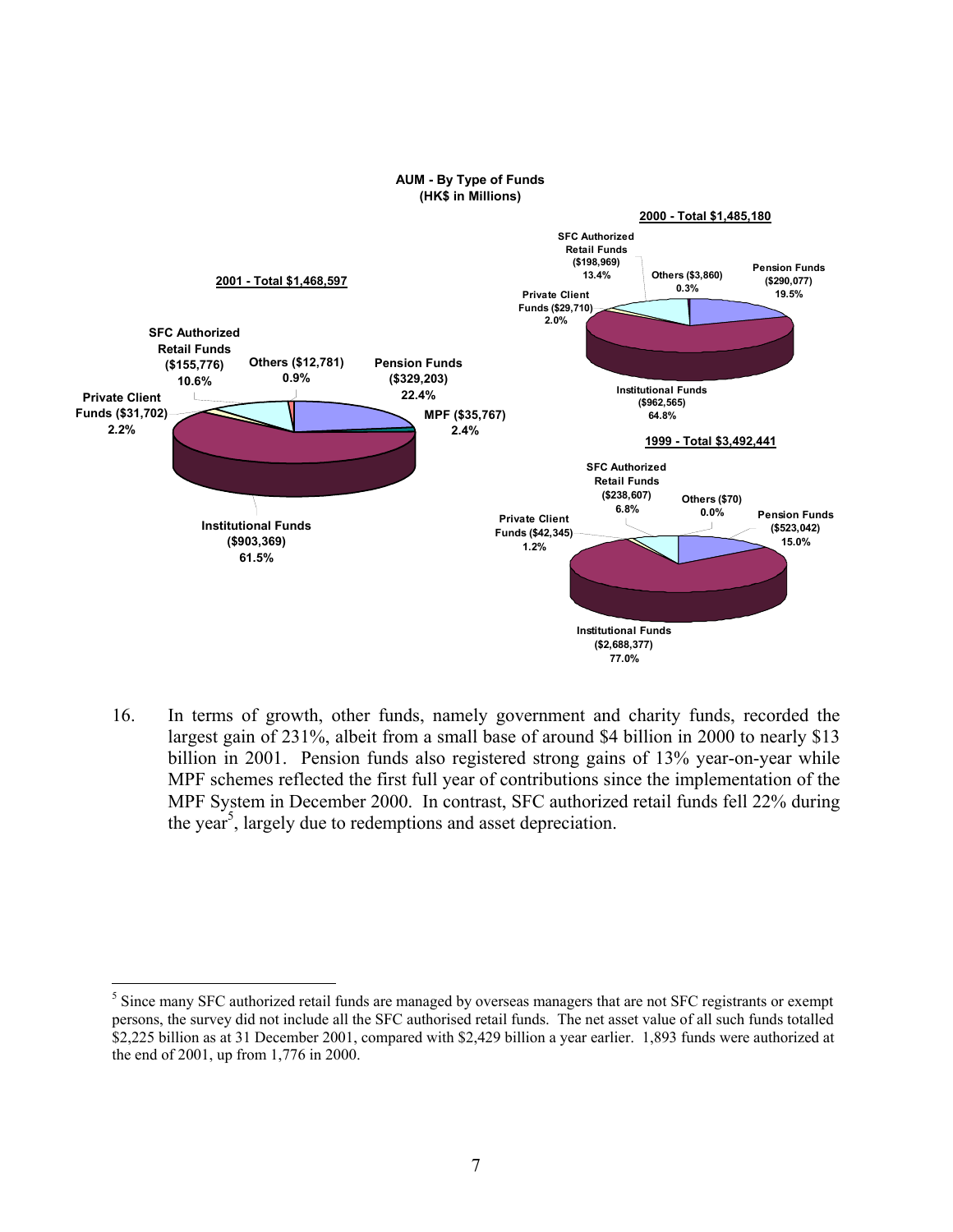#### *AUM (\$654 billion) managed in Hong Kong*

17. 45% of AUM, or \$654 billion, were managed in Hong Kong, representing a growth of 4% from 2000. The remaining \$814 billion were subcontracted or delegated to other offices / third parties overseas for management.



18. In line with the data for the prior two years, virtually all of the assets managed in Hong Kong were directly managed by the respondents, with only 0.5% being sub-contracted or delegated to other offices or third parties in Hong Kong for management.

| <b>Assets Managed in Hong Kong</b>                                                        |         |        |         |        |         |        |  |
|-------------------------------------------------------------------------------------------|---------|--------|---------|--------|---------|--------|--|
|                                                                                           | 2001    |        | 2000    |        | 1999    |        |  |
| (HK\$ in Millions)                                                                        | HK\$    | %      | HK\$    | $\%$   | HK\$    | %      |  |
| Assets directly managed in HK                                                             | 651.375 | 99.5%  | 622.920 | 99.4%  | 752.468 | 98.2%  |  |
| Assets sub-contracted or delegated to other<br>offices/third parties in HK for management | 2,979   | 0.5%   | 3,536   | 0.6%   | 13,710  | 1.8%   |  |
| <b>Total</b>                                                                              | 654.354 | 100.0% | 626.456 | 100.0% | 766.178 | 100.0% |  |

19. The increase in assets managed in Hong Kong was mainly driven by two factors, namely the growth of other funds (primarily government funds) and the development of the MPF System, the latter of which requires the investment managers of the funds to be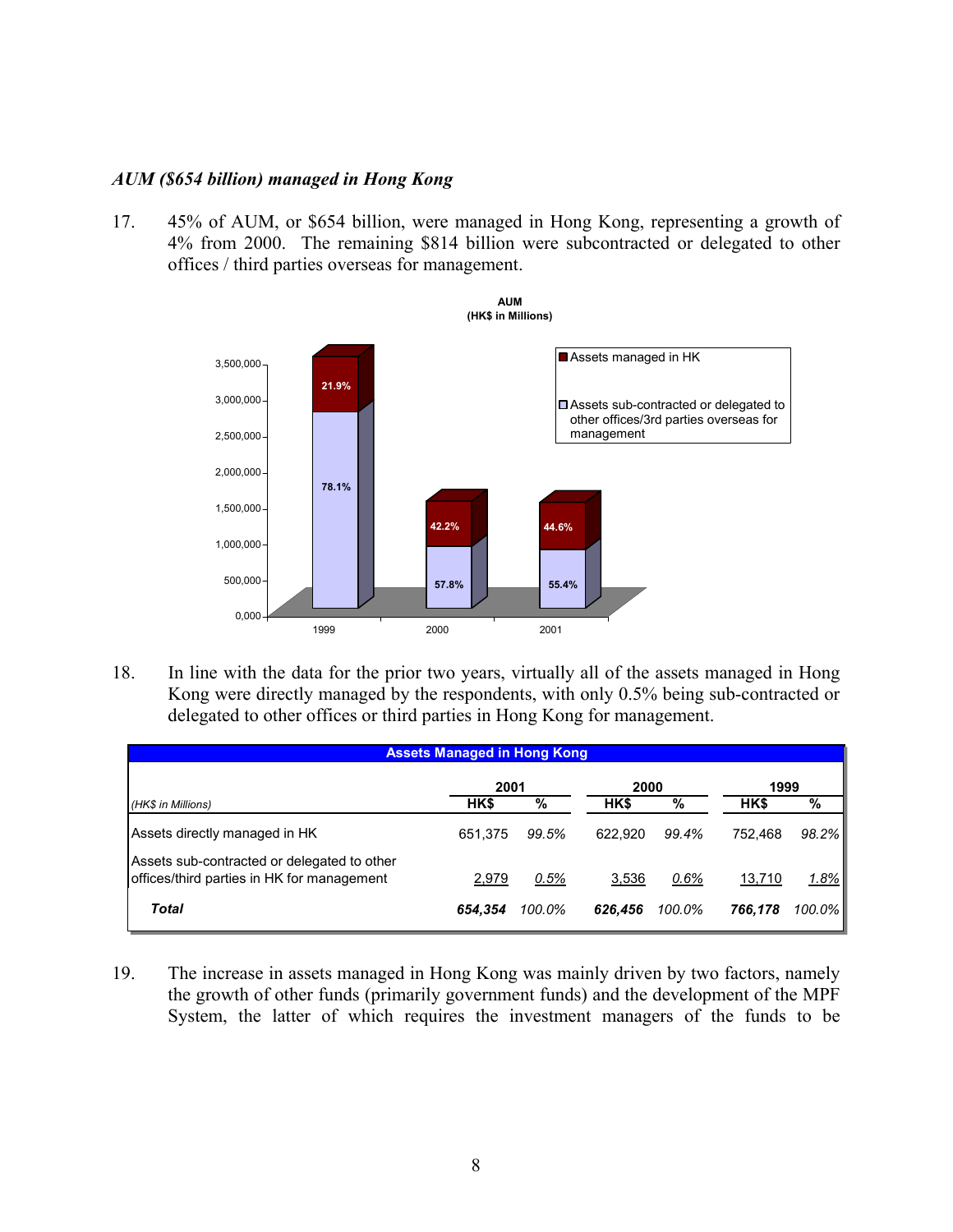incorporated in Hong Kong, thus playing an important role in the promotion of the investment management business in Hong Kong.

20. An analysis of total assets managed in Hong Kong by type of funds is shown in the following charts:



#### **Assets Managed in Hong Kong - By Type of Funds (HK\$ in Millions)**

21. The following table illustrates the changes in the proportion of funds managed in Hong Kong over the past three years, by type of funds.

**46.7%**

|                                    |                  | <b>AUM (HK\$ in Billions) - By Type of Funds</b> |               |       |           |               |           |           |               |           |
|------------------------------------|------------------|--------------------------------------------------|---------------|-------|-----------|---------------|-----------|-----------|---------------|-----------|
|                                    |                  |                                                  | 2001          |       |           | 2000          |           |           | 1999          |           |
|                                    |                  |                                                  | $\frac{9}{6}$ | Total |           | $\frac{9}{6}$ | Total     |           | $\frac{9}{6}$ | Total     |
| Pension Funds                      | Managed in HK    | 140.7                                            | (42.7%)       |       | 136.2     | $(46.9\%)$    |           | 175.2     | (33.5%)       |           |
|                                    | Managed overseas | 188.5                                            | (57.3%)       | 329.2 | 153.9     | $(53.1\%)$    | 290.1     | 347.9     | (66.5%)       | 523.0     |
| <b>MPF</b>                         | Managed in HK    | 32.4                                             | (90.7%)       |       | <b>NA</b> | <b>NA</b>     |           | <b>NA</b> | <b>NA</b>     |           |
|                                    | Managed overseas | 3.3                                              | (9.3%)        | 35.8  | <b>NA</b> | <b>NA</b>     | <b>NA</b> | <b>NA</b> | <b>NA</b>     | <b>NA</b> |
| <b>Institutional Funds</b>         | Managed in HK    | 329.5                                            | (36.5%)       |       | 322.7     | (33.5%)       |           | 357.5     | (13.3%)       |           |
|                                    | Managed overseas | 573.9                                            | (63.5%)       | 903.4 | 639.9     | (66.5%)       | 962.6     | 2330.9    | (86.7%)       | 2688.4    |
| <b>Private Client Funds</b>        | Managed in HK    | 26.0                                             | $(82.1\%)$    |       | 24.5      | (82.5%)       |           | 38.4      | (90.6%)       |           |
|                                    | Managed overseas | 5.7                                              | (17.9%)       | 31.7  | 5.2       | (17.5%)       | 29.7      | 4.0       | $(9.4\%)$     | 42.3      |
| <b>SFC Authorized Retail Funds</b> | Managed in HK    | 116.5                                            | (74.8%)       |       | 139.7     | (70.2%)       |           | 195.1     | (81.8%)       |           |
|                                    | Managed overseas | 39.2                                             | (25.2%)       | 155.8 | 59.3      | (29.8%)       | 199.0     | 43.5      | (18.2%)       | 238.6     |
| <b>Others</b>                      | Managed in HK    | 9.2                                              | $(72.1\%)$    |       | 3.4       | (87.6%)       |           | 70.4 Mil  | $(100.0\%)$   |           |
|                                    | Managed overseas | 3.6                                              | (27.9%)       | 12.8  | 0.5       | $(12.4\%)$    | 3.9       | 0.0       | $(0.0\%)$     | 70.4 Mil  |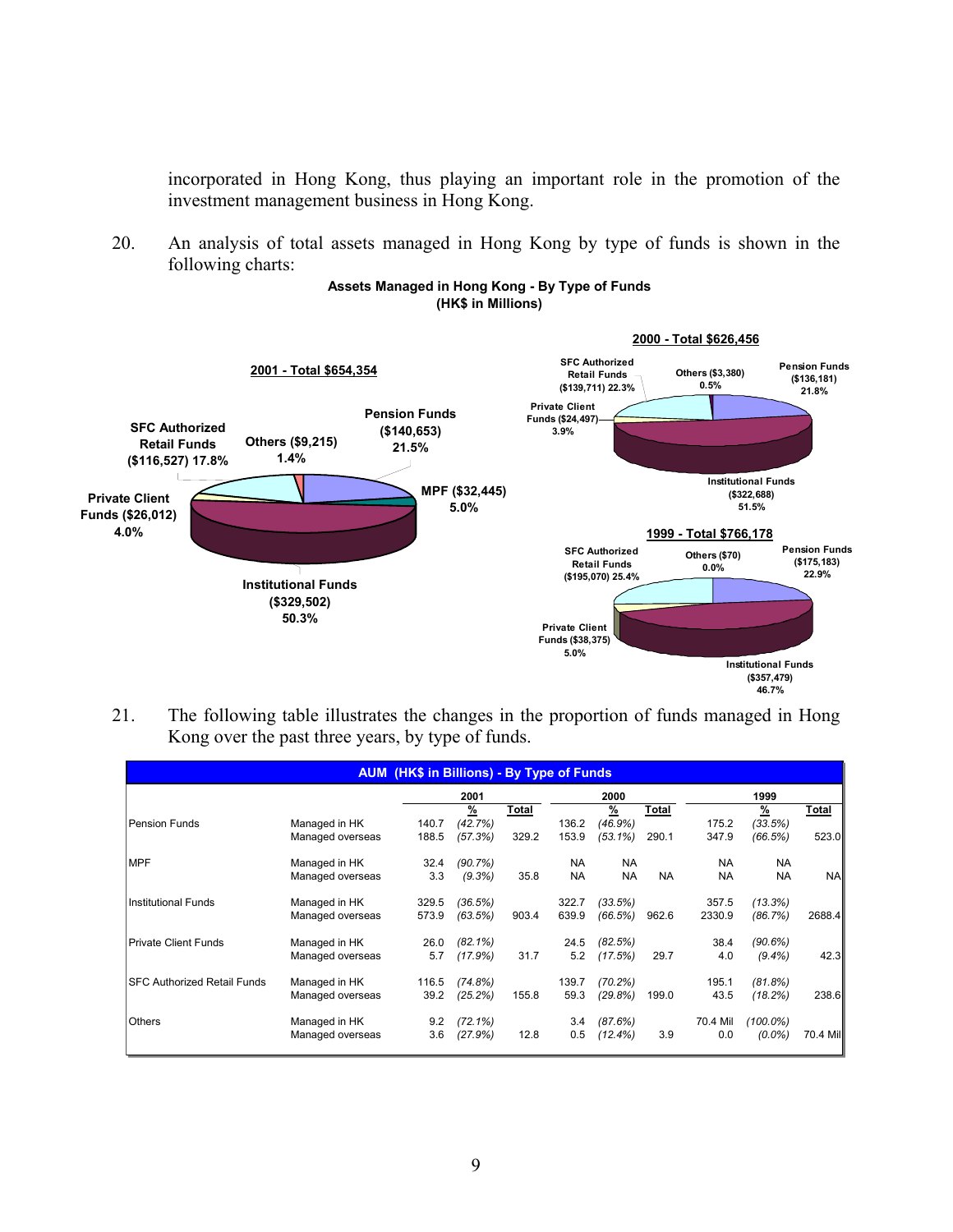#### *AUM (\$1,469 billion) – source of funds*

- 22. Non-Hong Kong investors continued to play a dominant role in the development of the fund management industry in Hong Kong, accounting for 69% of the assets under management. Meanwhile, funds sourced from Hong Kong investors were up by \$45 billion or 11%.
- 23. The following charts illustrate the change in the source of AUM over the last two years.



24. For the first time, respondents were asked how much of their assets under management were invested in Hong Kong<sup>6</sup>. Of the \$1,469 billion worth of assets under management, \$300 billion, or 20% of the assets, were invested in Hong Kong.

#### *Total assets under management (\$1,484 billion)*

1

25. Similar analyses as above, namely (a) by type of funds, (b) amount managed in Hong Kong versus overseas, and (c) source of funds, were performed on total assets under management and illustrated in the following charts:

 $6$  Respondents were asked to give a breakdown of assets invested in Hong Kong versus overseas.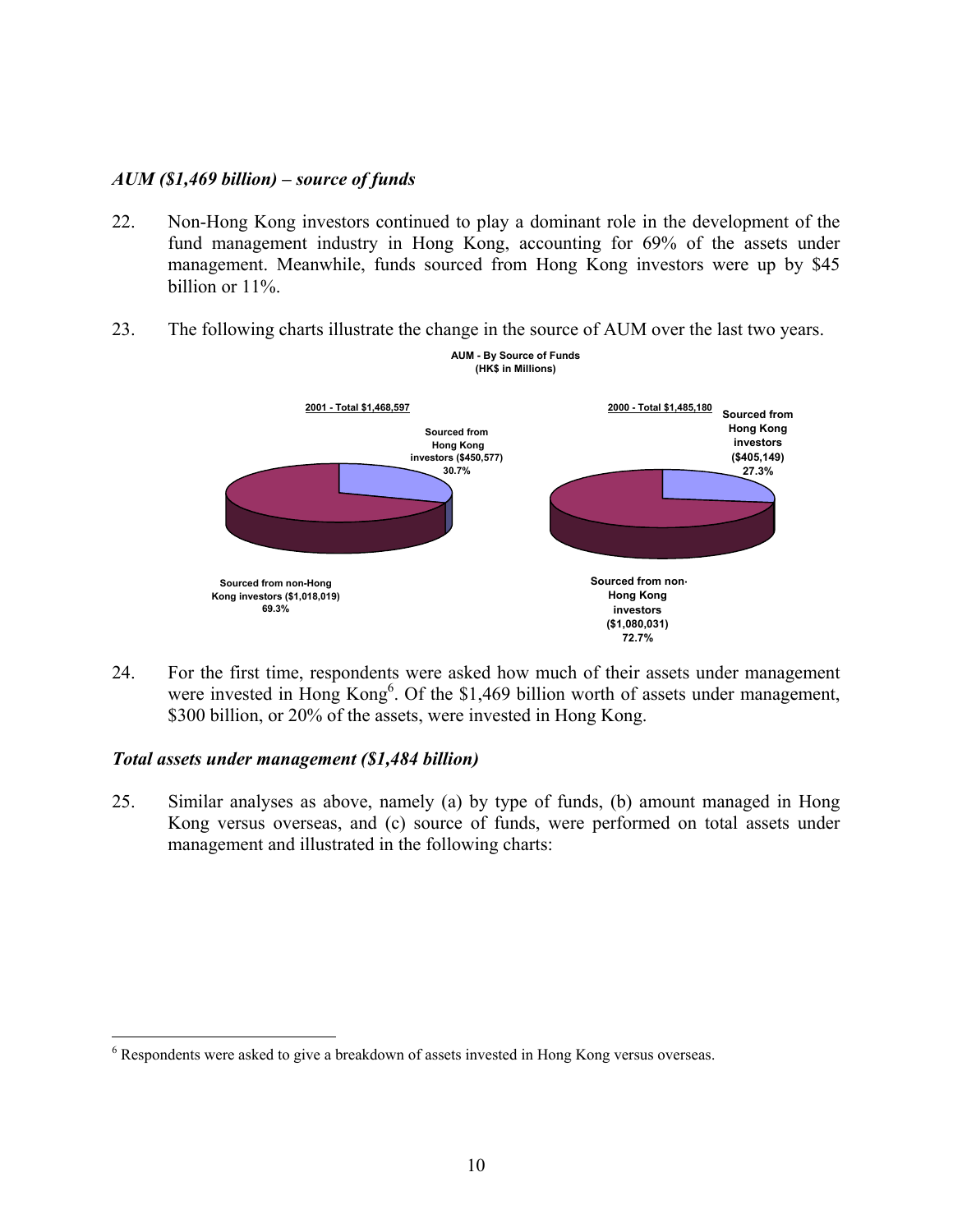(a) by type of funds:

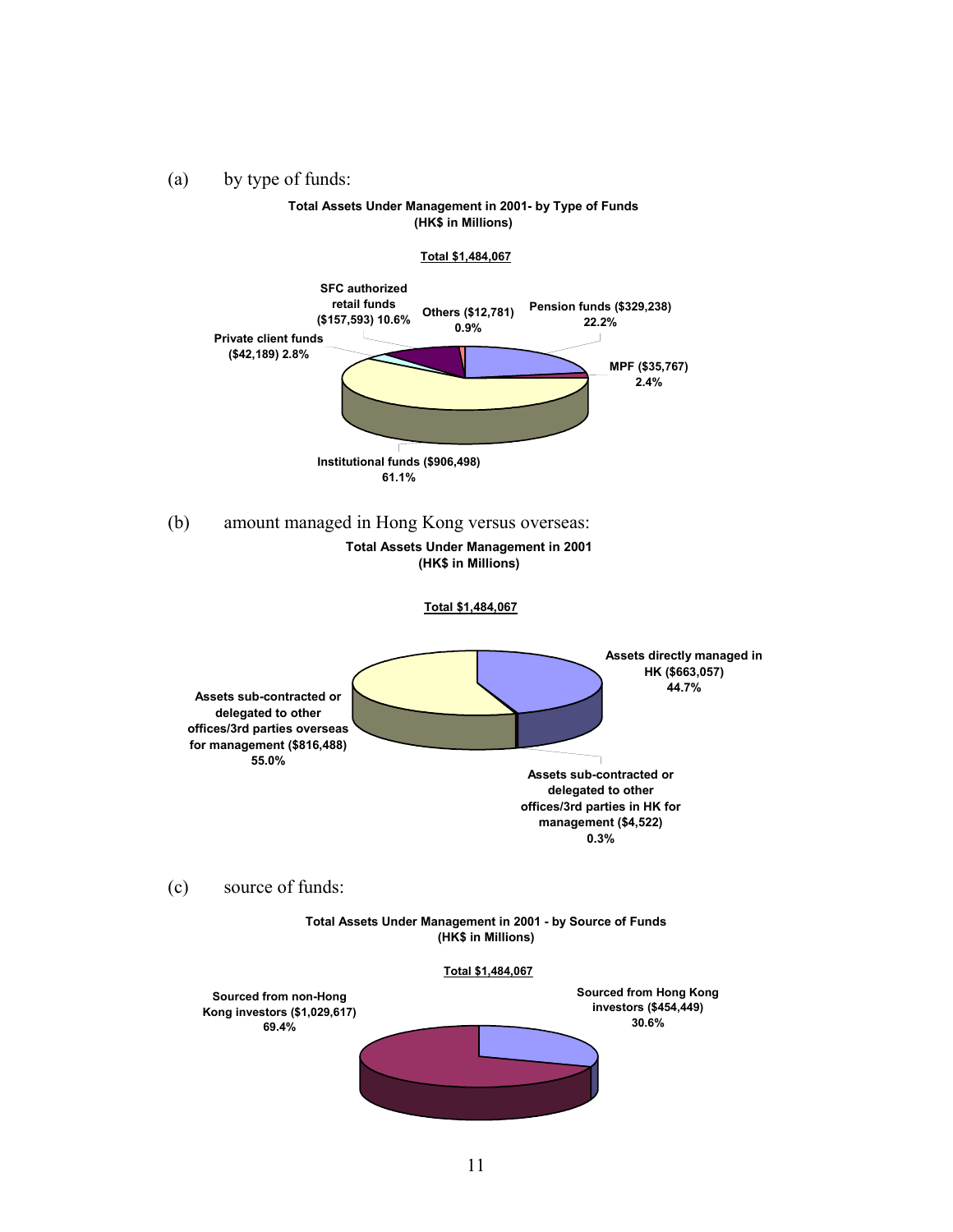



**Total Assets Managed in HK in 2001- by Type of Funds**

27. In terms of investments, \$301 billion, or 20% of total assets under management, were invested in Hong Kong, with the balance being invested elsewhere.



**Total Assets Under Management in 2001- by Destination of Investments (HK\$ in Millions)**

28. As indicated above, the trend revealed by data collected from *all* 159 respondents (i.e. those having fund management as primary business *plus* those who had gross operating income derived from fund management) was similar to that of data collected *only* from respondents who had fund management as primary business.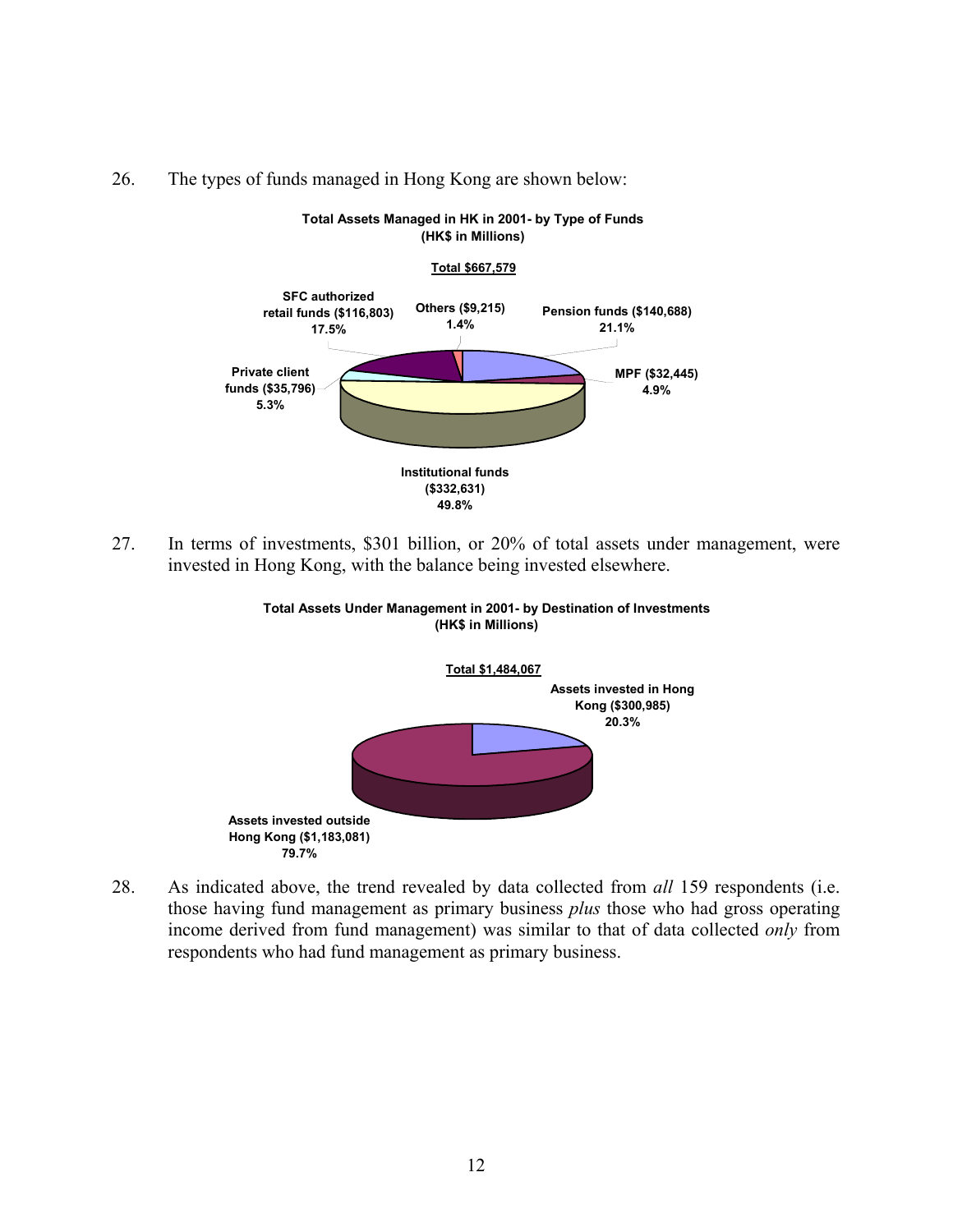#### *Total assets under advice (\$140 billion)*

29. For the first time, the survey also invited responses from registrants that gave advice on funds or portfolios. Such registrants reported that a total of \$140 billion worth of assets were the subject matter in respect of which advisory services were given. Of this amount, around half (\$73 billion) pertained to advisory services provided in Hong Kong. The following charts show where the advisory services were performed and the delegation involved.



30. By type of funds, 71% of the \$140 billion worth of assets were institutional funds. By source of funds, 79% of the same amount were contributed by non-Hong Kong investors. The following charts illustrate the distribution of the advisory business by type of funds and source of funds, respectively.



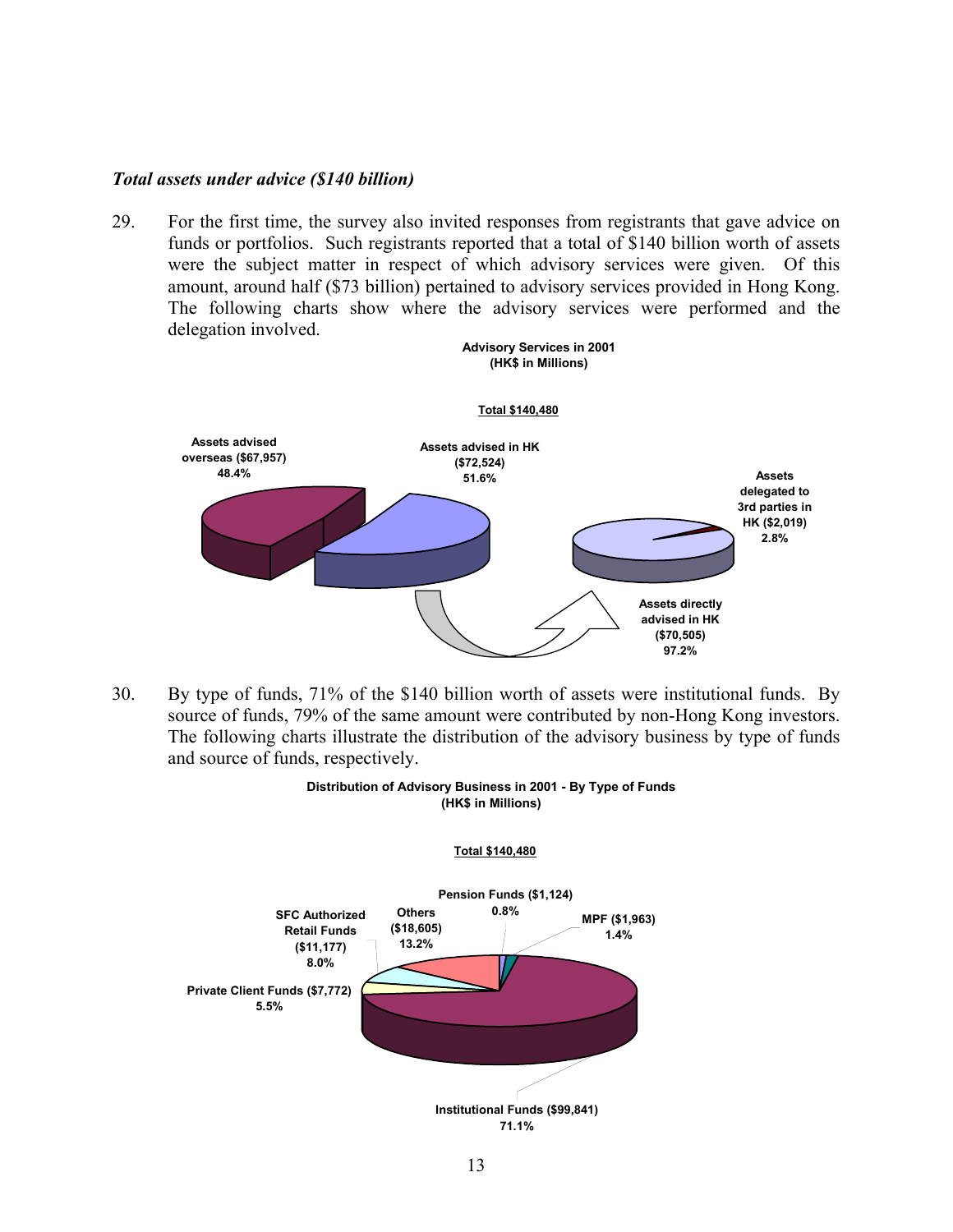#### **Distribution of Advisory Business in 2001- By Source of Funds HK\$ in Millions**



#### *Internet activities*

- 31. Respondents were asked if they conducted any business activities on the Internet or through other electronic means. 21 of the respondents reported that they had carried out advertising or marketing activities on the Internet, including 18 companies which considered management of funds as a primary business. 11 of them managed SFC authorised retail funds.
- 32. Two of the respondents, one of whom managing SFC authorised retail funds, stated that they provided dealing facilities, namely subscription, redemption and switching of SFC authorised funds, on the Internet.
- 33. Both findings were virtually unchanged from the year before.
- 34. Three of the respondents indicated that they provided portfolio planning services on website for investors, up from only one respondent in 2000.

#### *Other finding*

35. 34 of the 159 respondents reported that their Hong Kong operations were their regional headquarters. Such organizations generally serve neighbouring countries such as Australia, Korea, Mainland China, Singapore and Taiwan. Among these respondents, 25 of them considered management of funds as their primary business.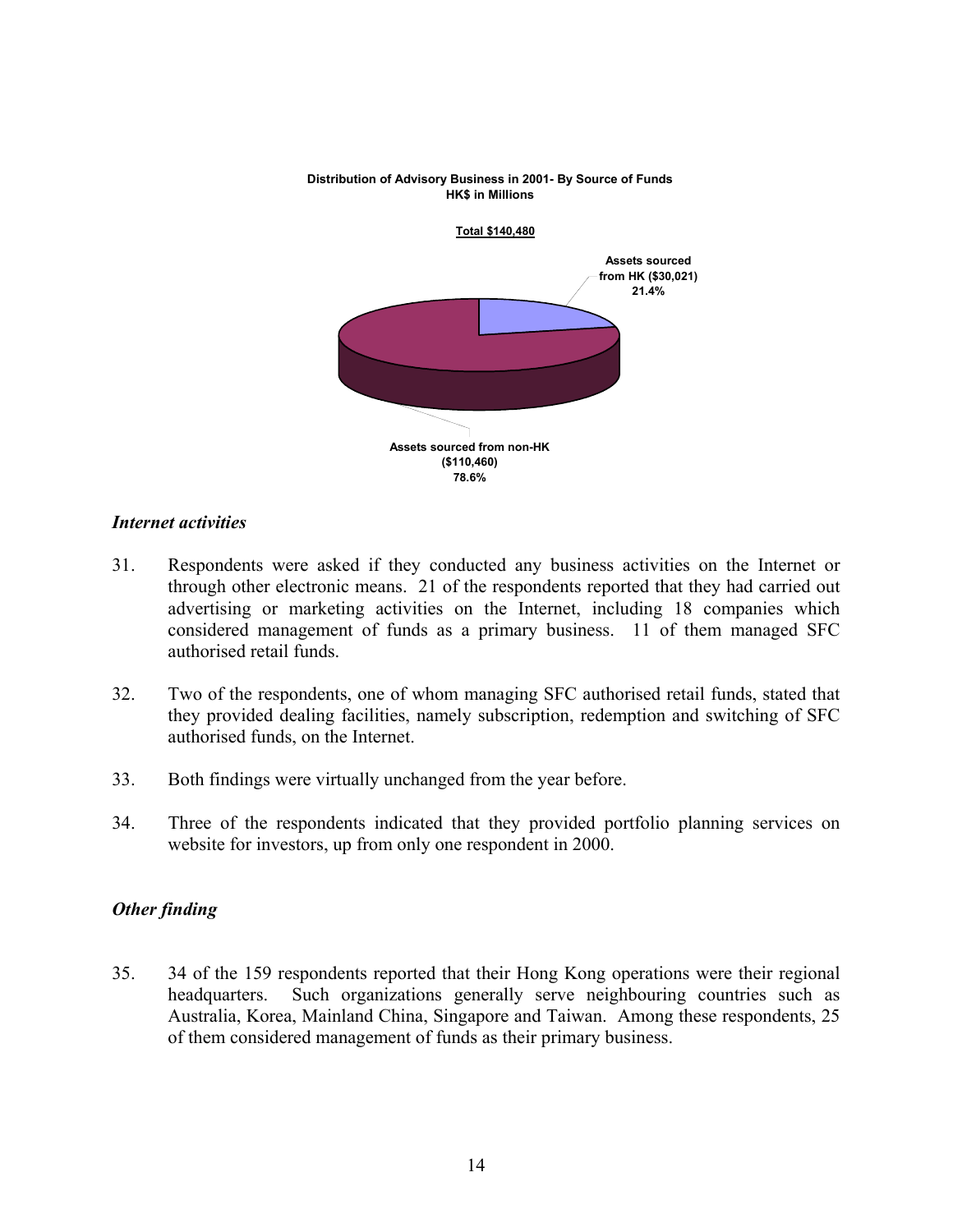### **Conclusion**

- 36. The significant share of assets sourced from non-Hong Kong investors during the year suggested that Hong Kong continues to play a major role in attracting funds in the region for investment management. However, efforts have to be made to ensure that the flow of funds into Hong Kong not only continues but that funds are retained in Hong Kong for management.
- 37. To this end, the Commission has to maintain a market facilitative approach by accommodating different types of investment products that fund managers can offer to their clients. The Commission must continue to review its policies on a regular basis to ensure that they keep up with changes in the investment industry and the needs of the investors. The existence of a wide range of investment products for management in Hong Kong will also enable the development of local expertise, which is crucial to the development of Hong Kong as a major fund management centre. It will also provide a broad range of investment products with different characteristics to cater to different investor needs.
- 38. The Commission should also maintain its proactive and transparent approach to the regulation of the fund management industry so that more foreign fund management companies will choose Hong Kong as their Asian base. In this regard, the Commission must ensure that its regulatory standards are comparable to internationally recognized levels and adequate consultation with industry players is performed.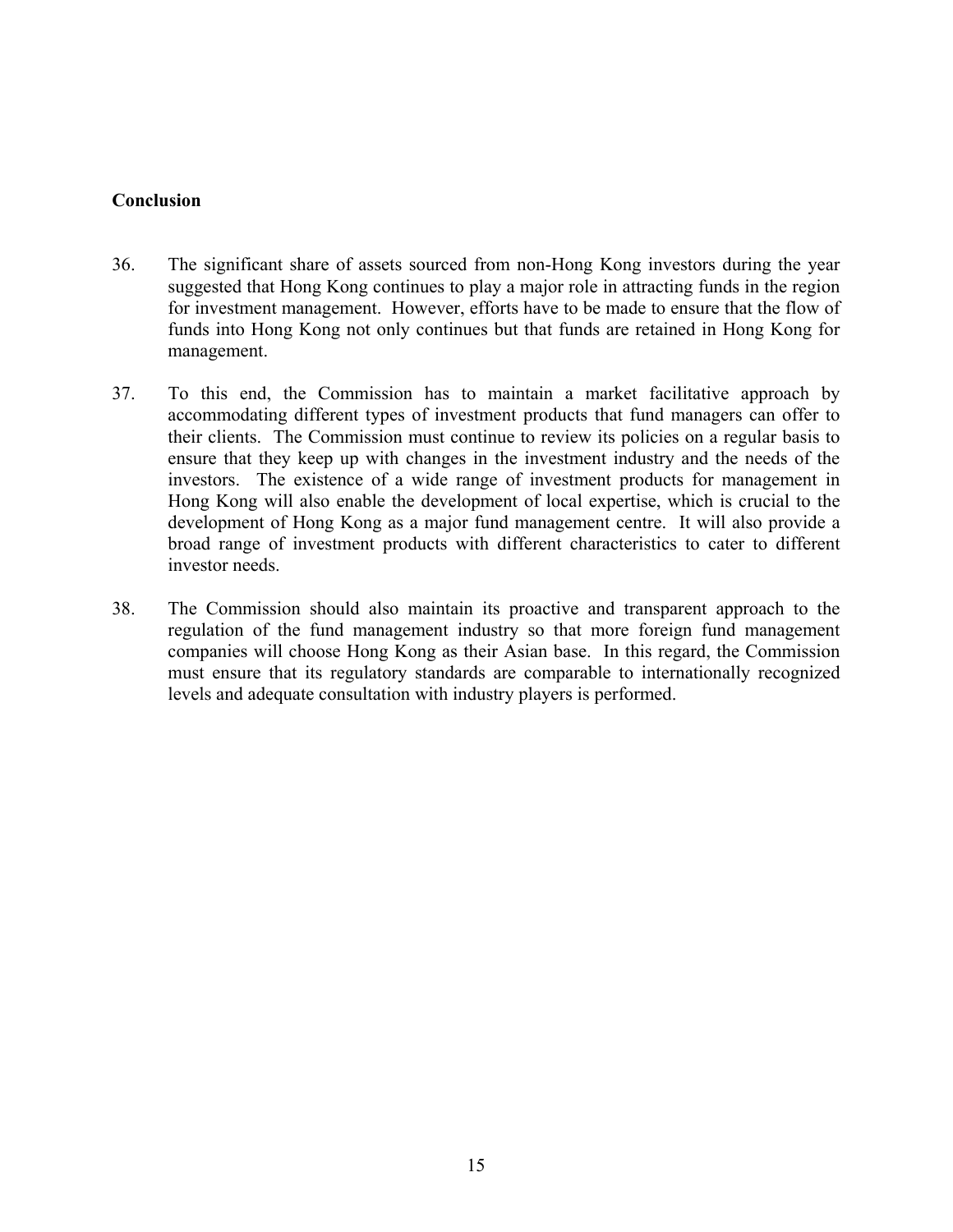#### Notes:

The meanings of some of the terms used in the survey are as follows:

- 1. "Managing funds or portfolios" Management of clients' funds or portfolios through making discretionary investment decisions or, if management is on a nondiscretionary basis, this would involve provision of other services such as order execution or other administrative services i.e. not pure advisory.
- 2. "Giving advice on funds or portfolios" Pure advisory services to funds or portfolios
- 3. "Total assets under management by the company" All those assets being the subject of contracts entered into by the respondent company and its "clients" for management by the respondent or its delegates, i.e. all assets sub-contracted or delegated to other offices/ third parties for advisory or management purpose should be included. To avoid double counting, where a "client" is another SFC registrant or exempt person, the assets concerned should not be included.
- 4. "Total assets managed in Hong Kong" Assets for which management activities are carried out in Hong Kong. These include assets directly contracted with clients by the company and managed in Hong Kong, and those which are delegated to other offices/ third parties in Hong Kong for management.
- 5. "Pension funds" Client funds that are designated as pension or retirement funds. Mandatory Provident Fund (MPF) schemes should not be included.
- 6. "Mandatory Provident Funds (MPF)" Constituent funds of a master trust scheme or an industry scheme as defined under the Mandatory Provident Funds Scheme Ordinance. For the avoidance of doubt, the underlying approved pooled investment funds (APIF) should not be added.
- 7. "Institutional funds" Client funds that are non-pension, non-retail in nature, e.g. funds from shareholders, associated companies, fund houses (including an investment management company of an offshore retail fund which has contracted the respondent to manage the fund assets), insurance companies, large corporate clients. Where funds authorised by the SFC are offered to institutional clients only, these should be classified under "Institutional Funds".
- 8. "Private client funds" Client funds that are non-institutional, non-retail, non-pension in nature, e.g. individual high net worth clients (average personal net worth exceeding US\$1 million during the year) with own accounts or portfolios managed on an individual or pooled basis.